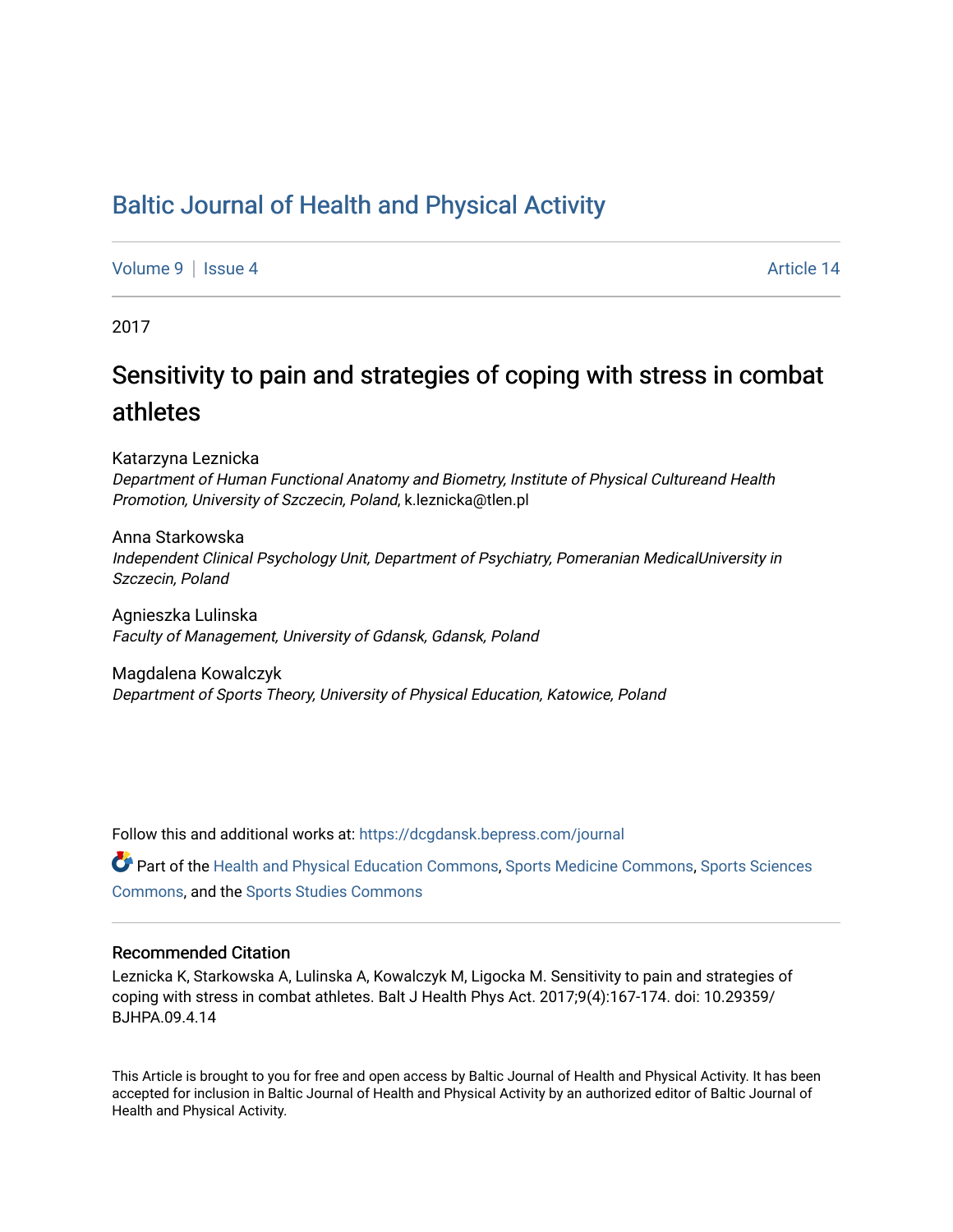# **Sensitivity to pain and strategies of coping with stress in combat athletes**

**Authors' Contribution:**

- **A** Study Design
- **B** Data Collection
- **C** Statistical Analysis **D** Data Interpretation
- **E** Manuscript Preparation
- **F** Literature Search
- **G** Funds Collection

 **Katarzyna Leźnicka<sup>1</sup> ABDEF, Anna Starkowska2 CDEF, Agnieszka Lulińska<sup>3</sup> BF, Magdalena Kowalczyk4 ADFG, Maria Ligocka5 <sup>A</sup>**

- 1 Department of Human Functional Anatomy and Biometry, Institute of Physical Culture and Health Promotion, University of Szczecin, Poland
- 2 Independent Clinical Psychology Unit, Department of Psychiatry, Pomeranian Medical University in Szczecin, Poland
- 3 Faculty of Management, University of Gdansk, Gdansk, Poland
- 4 Department of Sports Theory, University of Physical Education, Katowice, Poland
- 5 Department of Personality Psychology, Institute of Psychology, University of Szczecin, Poland

| abstract                 |                                                                                                                                                                                                                                                                                                                                                                                                                                      |
|--------------------------|--------------------------------------------------------------------------------------------------------------------------------------------------------------------------------------------------------------------------------------------------------------------------------------------------------------------------------------------------------------------------------------------------------------------------------------|
| <b>Background:</b>       | The aim of the study was to assess the perception of pain (threshold and tolerance to<br>pain of the combat athletes in comparison to those not practicing any sport and checking<br>whether there is a correlation between the pain perception and strategies for coping with<br>stress in both studied groups.                                                                                                                     |
| <b>Material/Methods:</b> | The study was conducted on 273 healthy men. The test group consisted of 203 athletes;<br>the control group consisted of 70 students from the Faculty of Physical Culture, University<br>of Szczecin. The test of the threshold and pain tolerance was performed using an algome-<br>ter manufactured by Quirumed Company. To assess strategies of coping with stress, the<br>Inventory Measuring Coping Skills - Mini-Cope was used. |
|                          | <b>Results:</b> The test results of feeling pain at rest showed that the athletes achieved significantly hi-<br>gher threshold and pain tolerance compared to non-athletes. Combat athletes often deal<br>with the problem in a proactive manner.                                                                                                                                                                                    |
| <b>Conclusions:</b>      | Compared to the control group, athletes have less sensitivity to pain. Compared with no-<br>nathletes, athletes are more likely to cope with stress in an active way and reveal stronger<br>tendency to see positive sides of a problem.                                                                                                                                                                                             |
| Key words:               | pain perception, athletes, stress, coping strategies.                                                                                                                                                                                                                                                                                                                                                                                |

#### **article details**

|                               | Article statistics: Word count: 2,536; Tables: 3; Figures: 0; References: 23                                                                                                                                                                                                                                                                                                                                                                                                                                                                                                                                                                                                                                                                                                                                                                                  |
|-------------------------------|---------------------------------------------------------------------------------------------------------------------------------------------------------------------------------------------------------------------------------------------------------------------------------------------------------------------------------------------------------------------------------------------------------------------------------------------------------------------------------------------------------------------------------------------------------------------------------------------------------------------------------------------------------------------------------------------------------------------------------------------------------------------------------------------------------------------------------------------------------------|
|                               | Received: May 2017; Accepted: December 2017; Published: December 2017                                                                                                                                                                                                                                                                                                                                                                                                                                                                                                                                                                                                                                                                                                                                                                                         |
| <b>Full-text PDF:</b>         | http://www.balticsportscience.com                                                                                                                                                                                                                                                                                                                                                                                                                                                                                                                                                                                                                                                                                                                                                                                                                             |
| Copyright                     | © Gdansk University of Physical Education and Sport, Poland                                                                                                                                                                                                                                                                                                                                                                                                                                                                                                                                                                                                                                                                                                                                                                                                   |
| Indexation:                   | Celdes, Clarivate Analytics Emerging Sources Citation Index (ESCI), CNKI Scholar (China National Knowledge<br>Infrastructure), CNPIEC, De Gruyter - IBR (International Bibliography of Reviews of Scholarly Literature in<br>the Humanities and Social Sciences), De Gruyter - IBZ (International Bibliography of Periodical Literature in<br>the Humanities and Social Sciences), DOAJ, EBSCO - Central & Eastern European Academic Source, EBSCO -<br>SPORTDiscus, EBSCO Discovery Service, Google Scholar, Index Copernicus, J-Gate, Naviga (Softweco, Primo<br>Central (ExLibris), ProQuest - Family Health, ProQuest - Health & Medical Complete, ProQuest - Illustrata: Health<br>Sciences, ProQuest - Nursing & Allied Health Source, Summon (Serials Solutions/ProQuest, TDOne (TDNet),<br>Ulrich's Periodicals Directory/ulrichsweb, WorldCat (OCLC) |
| <b>Fundina:</b>               | This research received no specific grant from any funding agency in the public, commercial, or not-for-profit<br>sectors.                                                                                                                                                                                                                                                                                                                                                                                                                                                                                                                                                                                                                                                                                                                                     |
| <b>Conflict of interests:</b> | Authors have declared that no competing interest exists.                                                                                                                                                                                                                                                                                                                                                                                                                                                                                                                                                                                                                                                                                                                                                                                                      |
| <b>Corresponding author:</b>  | Dr Katarzyna Leźnicka, Department of Human Functional Anatomy and Biometry, Institute of Physical Culture<br>and Health Promotion, Szczecin University, al. Piastów 40b, 71-065 Szczecin, Poland; Fax: +48914442736; Tel:<br>+48914442736; e-mail: k.leznicka@tlen.pl                                                                                                                                                                                                                                                                                                                                                                                                                                                                                                                                                                                         |
| <b>Open Access License:</b>   | This is an open access article distributed under the terms of the Creative Commons Attribution-Non-commercial<br>4.0 International (http://creativecommons.org/licenses/by-nc/4.0/), which permits use, distribution, and<br>reproduction in any medium, provided the original work is properly cited, the use is non-commercial and is<br>otherwise in compliance with the license.                                                                                                                                                                                                                                                                                                                                                                                                                                                                          |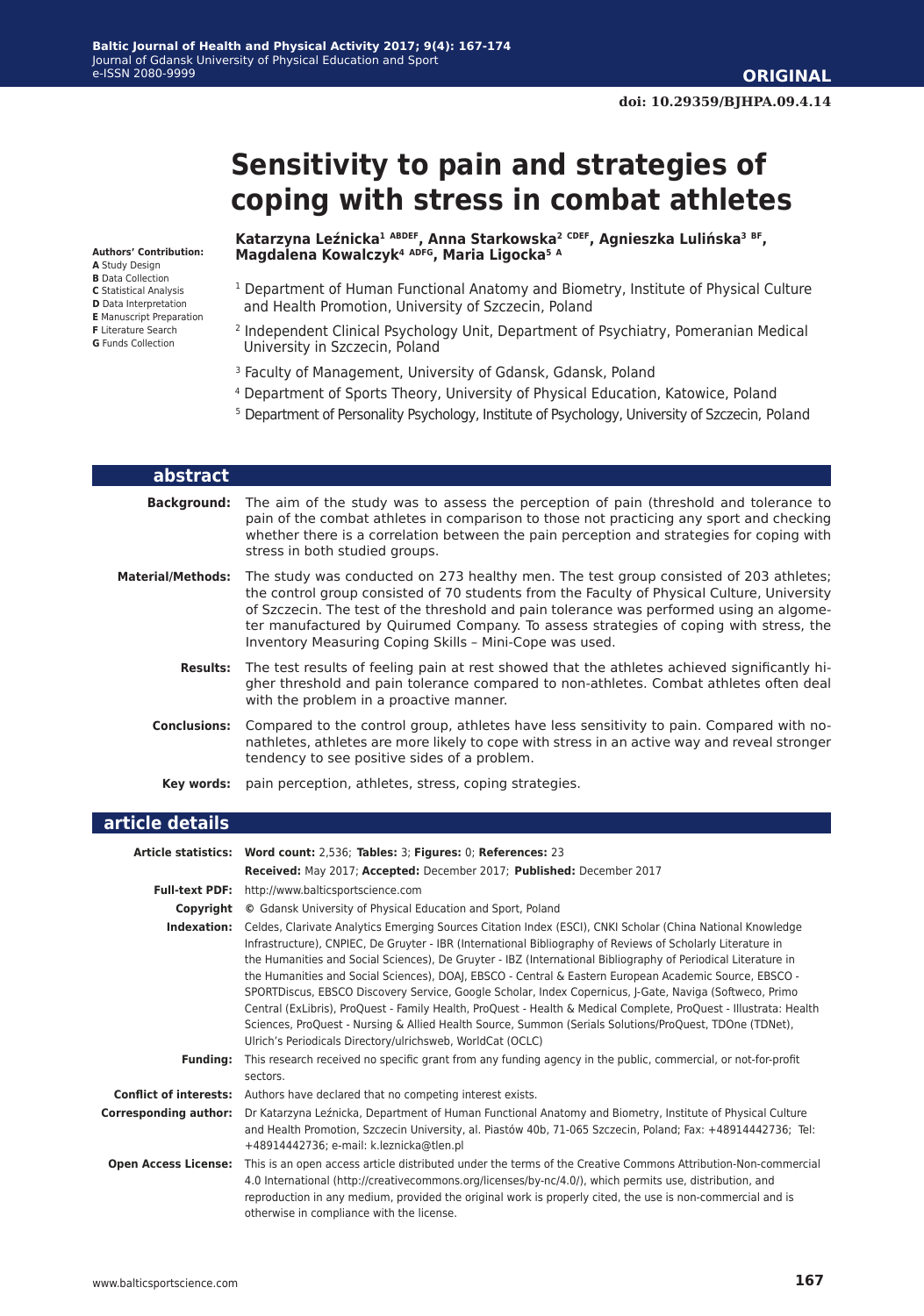### **introduction**

Pain is a subjective and exceptional experience in the life of every individual. It is felt when the intensity of mechanical, thermal or chemical stimuli exceeds the individual, subjective pain threshold. In laboratory conditions, the time measured between this moment and the moment when a strong need to release oneself from the stimulus or stimuli which are no longer endurable is felt is called pain tolerance. Factors which significantly affect the pain perception include age, sex, previous experience of pain, anxiety, culture, ethnic background, personality and temperament [1]. Sensitivity to pain varies in different people. Distorted reactions to pain may pose a substantial risk in the process of rehabilitation and convalescence. Athletes are a group particularly exposed to pain caused by injuries. A number of authors claim that athletes are more tolerant of pain and have higher pain thresholds compared to non-training population [2, 3], which has been confirmed by numerous studies assessing the physiological, neurological, cultural and psychoanalytic causes of pain [4]. Researchers increasingly emphasize that athletes' conscious and unconscious attitudes, their motivations and anxiety levels (subjectively perceived risks) are elements which should be taken into consideration while investigating pain reactions.

Coping with pain is not only an integral part of sport training, but also a major skill to be developed by combat athletes. Due to systematic exposure to short intervals of intensive pain, athletes are forced to develop effective coping strategies. According to Kress and Statler [5], athletes perceive pain as an inherent part of sport competition, which should not be feared but overcome. Athletes who are more effective in coping with pain and pain management are better accustomed to pain than non-athletes. As for competitive sports, injuries result from athletic activities and comprise an integral part of the risks associated with these sports. This is why accepting pain is among the factors necessary for achieving success [6]. Contact sports athletes are among those who continue playing despite periods of pain, which at times can be extremely intensive. Iso-Ahola and Hatfield [7] claim that pain tolerance is the most important factor leading to success in endurance and contact sports.

Being an athlete is invariably linked with stress and requires one to develop effective coping strategies. Athletes often need to handle extremely high training loads, be ready for constant improvement of their results and push themselves to the limits of their capacity. This may result in chronic fatigue, stress and ultimately lead to injuries. As stressors may emerge before, during and after combat, it is extremely important to ensure that every athlete is equipped with effective stress management techniques. This is one of the main tasks of sport psychologists. It is of particular importance due to the fact that stress may often affect other psychological processes, such as concentration, arousal, affect and keen observation of the situation [8, 9].

The results of the quoted studies show that people with higher sensitivity to pain, low coping skills, little social support and higher levels of stress in everyday life are prone to injury more than those with fewer stressful events, positive individual traits (such as high motivation for achievements, psychological resilience, optimism) and a wide range of preventive strategies. Moreover, an injury is likely to be more severe and its consequences longlasting in the former group.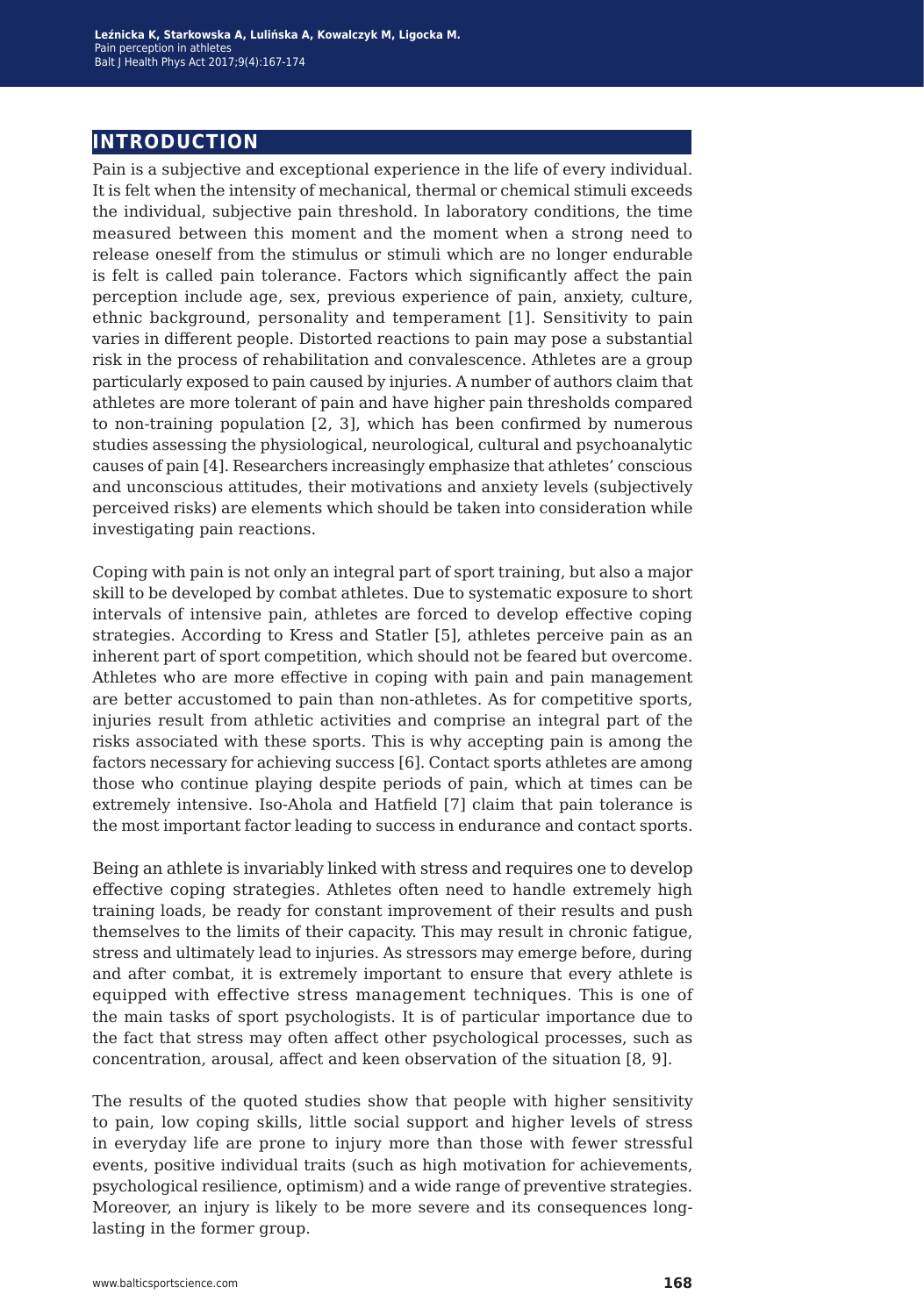This is why our research aimed to evaluate pain threshold and pain tolerance in athletes and non-athletes and to determine a possible correlation between pain perception and strategies of coping with problematic situations in the two studied groups.

## **material and methods**

#### **participants**

The study was conducted on 273 healthy men, aged 18–43. The test group consisted of 203 athletes aged  $18-43$  (24.80  $\pm$  6.7), who had engaged in combat sports, including boxing  $(n = 101)$ , MMA – Mixed Martial Arts  $(n = 17)$  and karate  $(n = 85)$  for at least 5 years. The control group consisted of 70 students aged 18–25 (21.13  $\pm$ 1.8) from the Faculty of Physical Culture, University of Szczecin, who did not competitively engage in any sport. Body measurements of all participants were taken using an anthropometer for height and electronic scales (Radwag, Poland) for weight measurements with an accuracy of 1 cm and 0.1 gram, respectively.

#### **the assessment of sensitivity to pain**

Measurements of pressure sensitivity of tissues were taken using an algometer manufactured by Quirumed. The device is a pressure gauge, ranging from 0 to 10 kg, with an attached disc-shaped rubber tip of exactly 1cm2.

Algometer measurements were taken on an interval scale to a decimal point. The measuring capacity of the device was limited to 10 kg. Once the value was reached, the algometer continued to increase the pressure but it was not possible to note its exact value. If a participant tolerated pressure greater than 10 kg, the test was stopped and the result was coded as 10.1, the highest possible assumed value for tolerated pressure.

Prior to measuring pressure sensitivity, all the participants were informed in the same manner about the study procedure and were given instructions on how to behave during the test. Three test trials were conducted before the actual measurement so that the participants were able to distinguish between the feeling of pressure and pain and could react in the right moment to stop further pressure measurement.

The participants were tested in a sitting position, with their right arm, flexed at the elbow, resting freely on the table. The measurements were taken on the back of the hand between the thumb and the index finger.

The researcher palpably assessed the contact point, then placed the algometer perpendicular to the point and gradually applied pressure to the tissue at a rate of approximately 100g/s. The results were visible only to the researcher.

When pain occurred, the participant said 'stop' and the pain threshold measurement was taken. The measurement continued until the participant could no longer tolerate the stimulus and signaled the end of measurement. This was the point of measuring pain tolerance.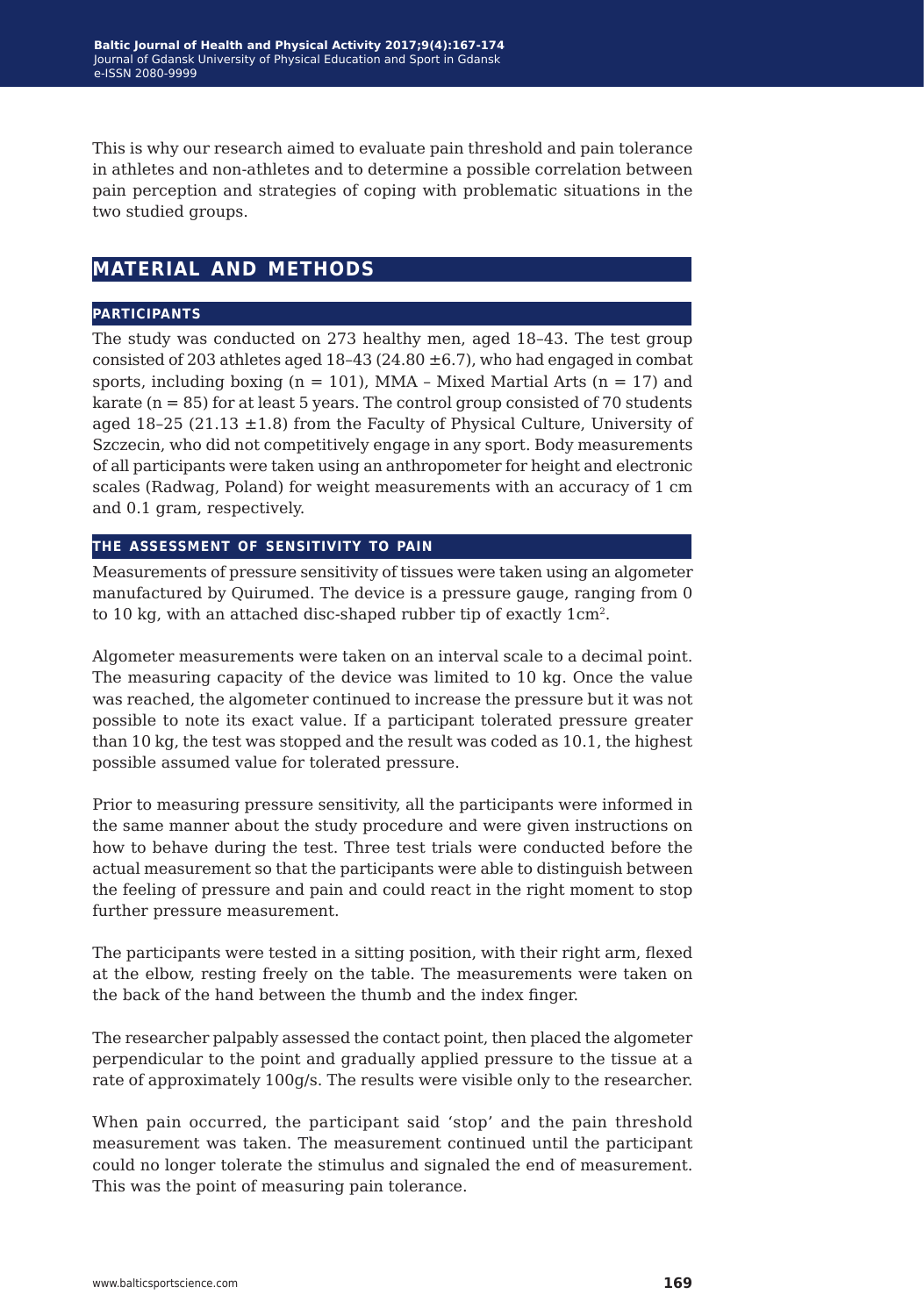All the measurements were carried out by the same researcher in the morning hours, in the same conditions. The athletes had been informed about the nature of the experiment and their right to withdraw from it at any time without giving a reason. Written consent to take part in the research had been obtained from all the participants. The study was approved by the Bioethics Committee of the Regional Medical Council in Szczecin (NR 09/KB/V/2013).

#### **the brief cope inventory\***

\* Ch.S.Carver, Polish adaptation: Inwentarz do Pomiaru Radzenia Sobie ze Stresem – Mini-Cope by Z. Juczyński and N. Ogińska-Bulik.

The inventory consists of 28 items which fall into 7 categories related to the following strategies of coping with stress: active coping (including planning and positive reframing), helplessness (behavioral disengagement, self-blame, psychoactive substance use), seeking support (emotional and instrumental), avoidance behaviors (self-distraction, unproductive venting, behavioral disengagement), turning to religion, acceptance and sense of humor. Respondents reply to each statement using a four-point scale, where  $0 =$  "hardly ever",  $3 =$  "nearly always".

The questionnaire collects data on the use of 14 specific coping strategies related to thoughts and behaviors in a stressful situation [10].

#### **statistical analysis**

statistical analysis was conducted using the Mann-Whitney U test for nonparametric data and the results were presented as mean and standard deviation. The threshold for statistical significance was set at *p* < 0.05.

#### **results**

Table 1 presents anthropometric features of the athletes studied and the control group. No statistically significant differences were observed between the groups concerning body weight and BMI (body mass index). Statistically significant differences were observed only with regard to age (*p* < 0.010) and height (*p* < 0.001).

|             | Athletes<br>$n = 203$ |           | Control group<br>$n = 70$ |       | p-value  |
|-------------|-----------------------|-----------|---------------------------|-------|----------|
|             | M                     | <b>SD</b> | M                         | SD    |          |
| Age         | 24.80                 | 6.70      | 21.13                     | 1.86  | $0.011*$ |
| Height      | 178.49                | 7.01      | 182.36                    | 8.13  | $0.001*$ |
| Body weight | 77.79                 | 13.11     | 78.49                     | 10.54 | 0.777    |
| <b>BMI</b>  | 24.37                 | 3.36      | 23.54                     | 2.21  | 0.084    |

Table 1. Anthropometric features of thestudied athletes and the control

\*statistically significant difference

The results of the study on pain threshold and tolerance with the use of an algometer are presented in Table 2. In the case of pain threshold, the results of athletes were significantly higher compared to the control group:  $\bar{x} = 9.15$  kg/  $\text{cm}^2$  and 6.18 kg/cm<sup>2</sup>, respectively ( $p < 0.001$ ). Higher thresholds of sensitivity to pain in athletes significantly affected the results of the pain tolerance test, where athletes also scored significantly higher,  $\bar{x} = 10.00 \text{ kg/cm}^2$ , compared to non-athletes  $\bar{x} = 9.46 \text{ kg/cm}^2 (p < 0.001)$ .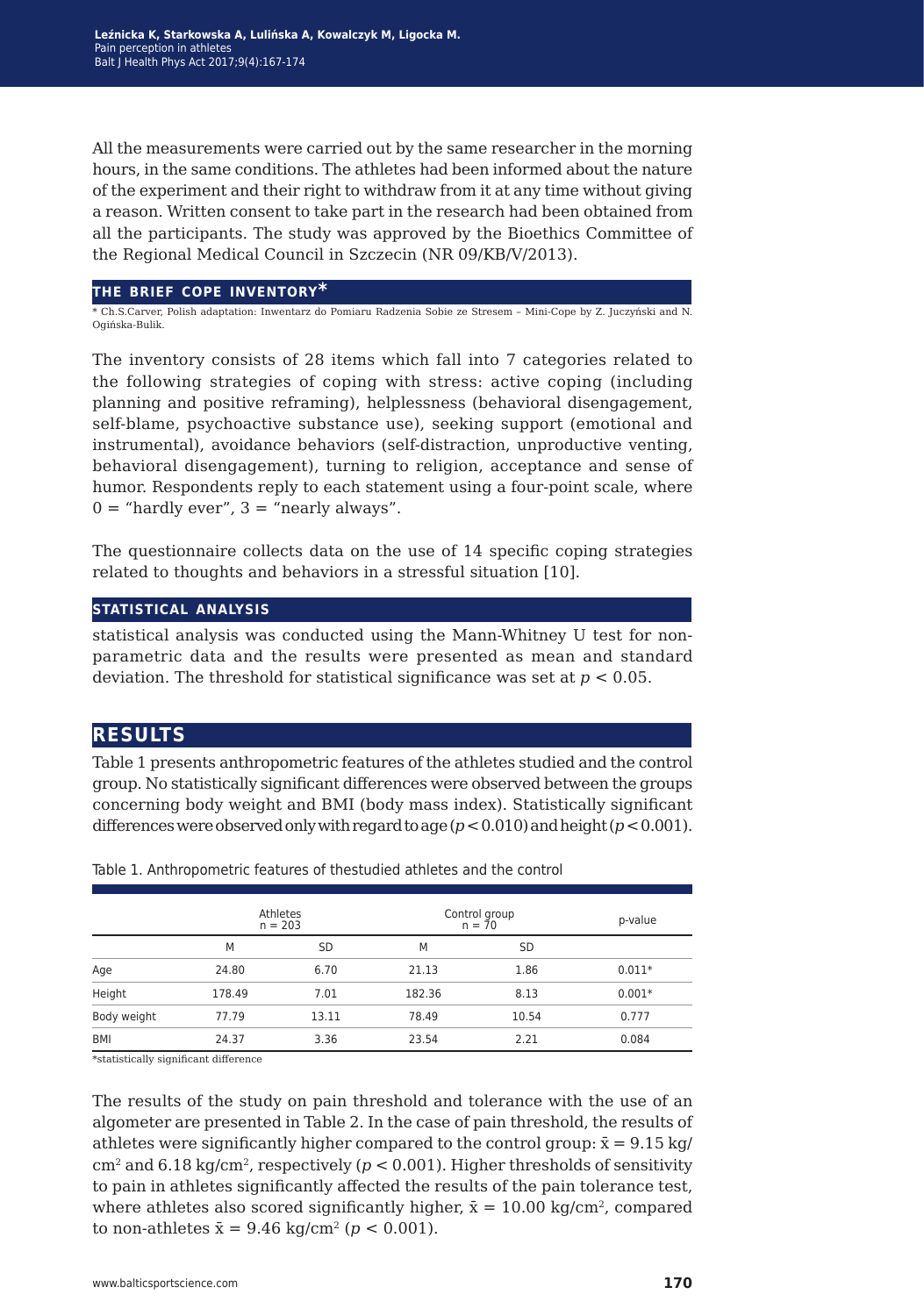|                         | Athletes<br>$n = 203$ | Control group<br>$n = 70$ | p-value    |
|-------------------------|-----------------------|---------------------------|------------|
|                         | $M \pm SD$            | $M \pm SD$                |            |
| Pain Threshold (kg/cm2) | $9.15 \pm 1.655$      | $6.18 + 2.279$            | $< 0.001*$ |
| Pain Tolerance (kg/cm2) | $10.00 \pm 0.426$     | $9.46 \pm 1.229$          | $< 0.001*$ |

Table 2. Pain tolerance and pain threshold measured with an algometer

\*statistically significant difference

In order to determine differences in the choice of coping strategies in athletes and students who did not competitively engage in any sport, we compared the mean scores for each strategy (Table 3). The analysis showed statistically significant differences in the choice of 3 strategies of coping with stress. The strategies used significantly more frequently by athletes included: active coping ( $p = 0.005$ ) and positive reframing ( $p = 0.046$ ), which both are taskoriented coping methods, and turning to religion (*p* < 0.001). No significant differences between the two groups were observed regarding other coping strategies.

Table 3. Strategies of coping with stress

|                          | Athletes<br>$n = 203$<br>$M \pm SD$ | Control group<br>$n = 70$<br>$M \pm SD$ | p-value    |
|--------------------------|-------------------------------------|-----------------------------------------|------------|
| Active coping            | $2.24 \pm 0.616$                    | $2.04 \pm 0.464$                        | $0.005*$   |
| Planning                 | $2.08 \pm 0.561$                    | $2.13 \pm 0.509$                        | 0.732      |
| Positive reframing       | $1.84 \pm 0.693$                    | $1.70 \pm 0.645$                        | $0.046*$   |
| Acceptance               | $1.93 + 0.689$                      | $1.81 \pm 0.572$                        | 0.105      |
| Sense of humor           | $1.31 \pm 0.849$                    | $1.16 \pm 0.845$                        | 0.157      |
| Turning to religion      | $0.53 \pm 0.847$                    | $1.00 \pm 1.010$                        | $< 0.001*$ |
| Emotional support        | $1.62 \pm 0.784$                    | $1.76 \pm 0.711$                        | 0.241      |
| Instrumental support     | $1.60 \pm 0.655$                    | $1.70 \pm 0.709$                        | 0.172      |
| Self-distraction         | $1.62 \pm 0.777$                    | $1.59 + 0.691$                          | 0.497      |
| Denial                   | $0.69 \pm 0.756$                    | $0.49 \pm 0.699$                        | 0.057      |
| Venting                  | $1.20 \pm 0.779$                    | $1.14 \pm 0.921$                        | 0.673      |
| Substance use            | $0.37 + 0.736$                      | $0.31 + 0.526$                          | 0.649      |
| Behavioral disengagement | $0.57 \pm 0.862$                    | $0.39 \pm 0.621$                        | 0.290      |
| Self-blame               | $1.14 \pm 0.831$                    | $1.07 \pm 0.840$                        | 0.581      |

\*statistically significant difference

### **discussion**

Bearing in mind individual differences and complex mechanisms observed thus far by researchers, investigating pain in sport should not be confined to the sensory aspect and clinical assessment of pain consequences. Although the number of studies on physiological and psychological aspects of pain in athletes has increased significantly in recent years, focus has been placed mainly on pain measurements during exercise. Coping with pain is not only an integral part of sport training, but also one of the major skills to be developed by combat athletes.

Measuring pain sensitivity with a manual algometer at rest has demonstrated that pain threshold and pain tolerance results were significantly higher in athletes compared to non-athletes. These observations have been confirmed by other studies [2, 11, 12]. According to Azevedo and Samulski [13], athletes who developed effective strategies of coping with stress tolerate much higher levels of pain in comparison with non-athletes. In our study, the results obtained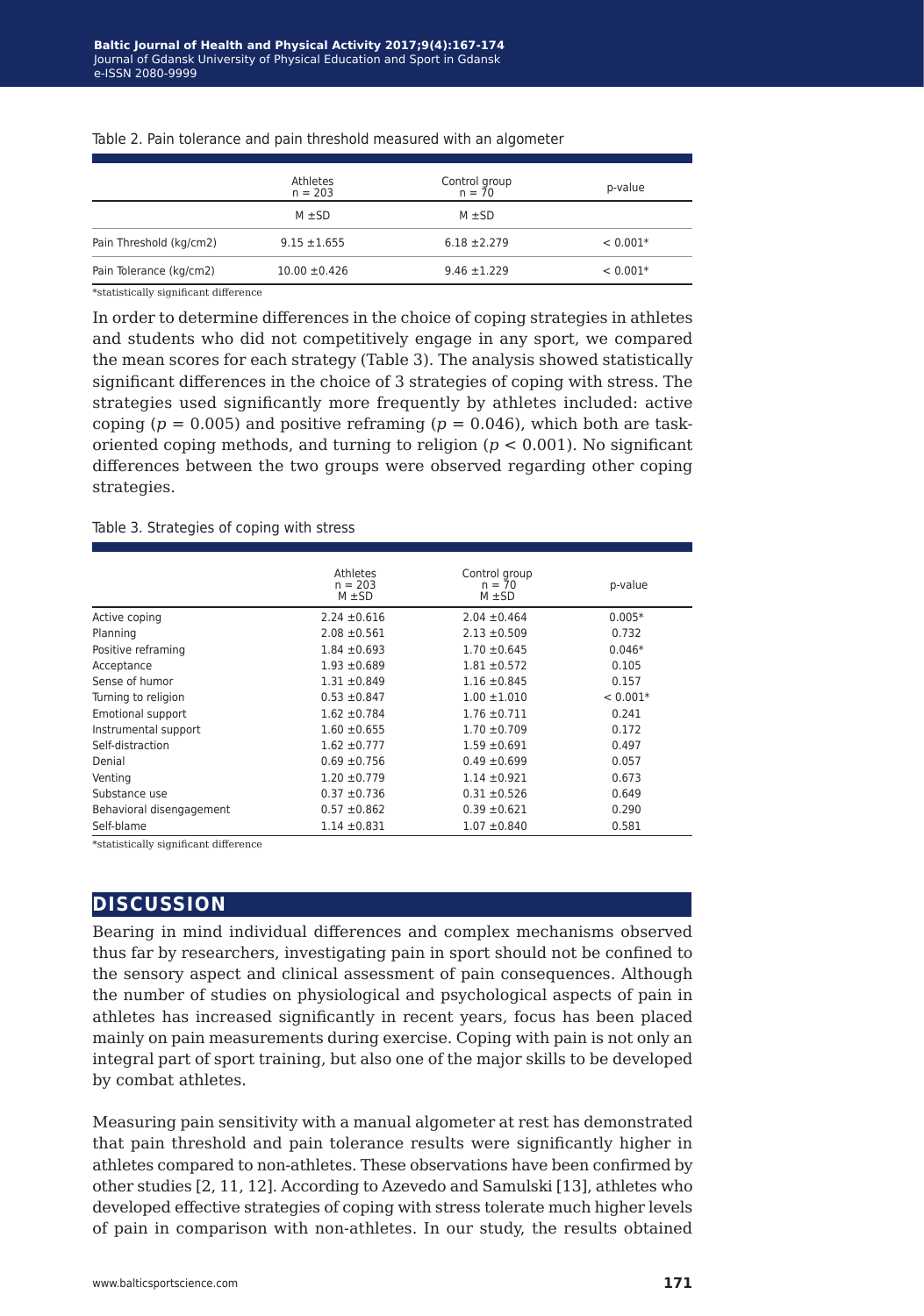by the selected group of combat athletes clearly demonstrated differences in pain thresholds and pain tolerance between this group and non-athletes. High pain tolerance among athletes proves that they are better adjusted to pain and their defensive reactions might be more effective not only during exhaustive exercise but also in various everyday situations. In consequence, higher pain tolerance in athletes might distort the perceived scale of an injury or damage. It may also considerably limit regeneration of damaged tissues, leading to permanent physical [14] and mental overload as a result of a longlasting stressful situation. Such situations are inherent in sport activity, and coping with them is a way of reacting to stress. Results of numerous studies on athletes confirm that pain tolerance is strongly modulated by psychological and psychosocial factors [15, 16]. It can be assumed that effective coping with stress improves pain management. In turn, experience in pain management gained by athletes significantly decreases their sensitivity to pain in comparison to non-athletes [6]. As emphasized by House et al. [17], the coping process is the interplay of individual and situational factors. People who want to reduce or eliminate the risk related to a stressful situation treat the problem as a task and try to solve it. Another type of reaction is observed in people who focus on their own emotions, seek moral support, sympathy or understanding. People who tend to cope by avoidance in confrontation with a stressful event, try to turn their attention away from actions and emotions related to the problem. For that reason, they are more likely to distract themselves, cease to act, deny problems or choose negative health behaviors, such as taking psychoactive substances [18]. While assessing the effectiveness of coping, one needs to take into account two of its functions: instrumental function of controlling the stressor in order to reduce or eliminate its stressful properties, and emotional function which aims to regulate emotions [19].

The studied combat athletes were more likely to cope with problems in an active way. The tendency to see positive sides of a problem and reframe the situation in a positive way was also more frequently observed in this group. Moreover, athletes turned to religion significantly more often than people who did not competitively engage in any sport.

Athletes use a range of strategies to cope with various situations: problemoriented strategies (active coping) and those aiming to reduce tension and negative emotions (positive reframing). Scheier and Carver considered positive reframing to be the most effective strategy. It involves modifying the perceived evaluation of an event in order to see and emphasize its good sides and consequently minimize the feeling of loss or failure. Such an approach definitely improves the emotional state [20]. Many researchers believe that active coping is an equally effective strategy – a problem should be solved in order to reduce the risk [21, 22].

A number of authors point to the fact that the question how to effectively cope in stressful conditions cannot be answered in a simple way. The effectiveness of coping depends on a wide range of strategies and flexibility in applying them [23].

The study confirmed an association between sensitivity to pain and strategies of coping with stress (pain). It demonstrated that people who use strategies which are problem-oriented and related to the instrumental function of coping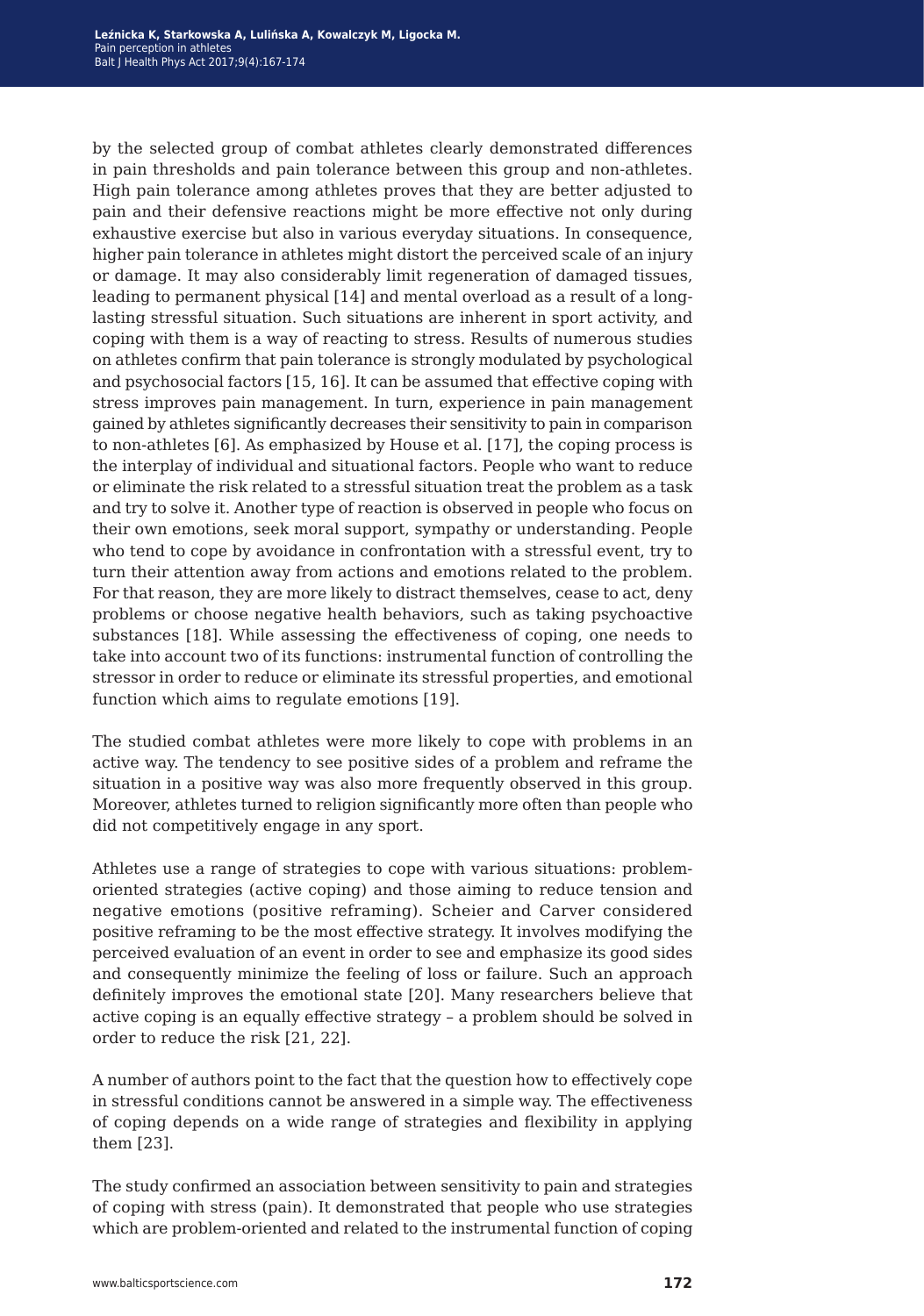(active coping, positive reframing) are better adjusted to a stressful situation (pain stimuli). The combat athletes studied were more likely to deal with problems in an active way. The group also revealed a stronger tendency to see positive sides of a problem and reframe the situation in a positive way. Moreover, the athletes investigated turned to religion significantly more often than people who did not competitively engage in any sport, which is also related to seeking emotional and instrumental support.

**conclusions**

Combat athletes demonstrate significantly higher levels of pain tolerance and higher pain thresholds compared to people who do not competitively engage in any sport.

Compared with non-athletes, athletes are more likely to cope with stress in an active way and reveal stronger tendency to see positive sides of a problem.

## **acknowledgements**

No financial support was received for this study. Authors would like to express their acknowledgement to the athletes who participated in this study for their devoted time, effort and enthusiasm.

## **references**

- [1] Defrin R, Eli L, Pud D. Interactions among sex, ethnicity, religion, and gender role expectations of pain. Gender Med. 2011;8:172-183.
- [2] Granges G, Littelejohn GO. A comparative study of clinical signs in fibromyalgia/fibrositis syndrome, healthy and exercising subjects. J Rheumatol. 1993;20:344-351.
- [3] Tesarz J, Gerhardt A, Schommer K, Treede RD, Eich W. Alterations in endogenous pain modulation in endurance athletes: An experimental study using quantitative sensory testing and the cold-pressor task. Pain. 2013;154:1022-1029.
- [4] Straub WF, Martin SB, William DZ, Ramsey AL. Pain apperception of contact and non-contact sport athletes. The Sports Journal of the United States Sports Academy. 2003;6.
- [5] Kress JL, Statler T. A naturalistic investigation of former Olympic cyclists' cognitive strategies for coping with exertion pain during performance. J Sport Behav. 2004;30:428-452.
- [6] Chen AC, Dworkin SF, Haug J, Gehrig J. Human pain responsivity in a tonic pain model: physiological determinant. Pain. 1989;37:143-160.
- [7] Iso-Ahola SE, Hatfield B. Psychology of sports: a social psychological approach. Dubuque: wm. C.Brown. 1986.
- [8] Blecharz J, Siekańska M. Temperament structure and ways of coping with stress among professional soccer and basketball players. Biol Sport. 2007;24:143-156.
- [9] Sohrabi F, Atashak S, Aliloo MM. Psychological profile of athletes in contact and non-contact sports. Mid-East J Sci Res. 2011;9:638-644.
- [10] Juczyński Z, Ogińska-Bulik N. Narzędzia do pomiaru stresu i radzenia sobie ze stresem [Tools to measure stress and coping with stress]. Warszawa: Pracownia Testów Psychologicznych; 2009. Polish.
- [11] van der Heijden D, de Vries J. Pressure pain threshold response to aerobic exercise in elite rowers with actual low back pain. Master Sports Physical Therapy. August 2014. http://irisfysiotherapie.nl/ wp-download/master\_sportfysiotherapie.pdf
- [12] Raudenbush B, Canter RJ, Corley N, et al. Pain threshold and tolerance differences among intercollegiate athletes: Implication of past sports injuries and willingness to compete among sports teams. North Am J Psychol. 2012;14:85-94.
- [13] Azevedo DC, Samulski M. Assessment of psychological pain management techniques: a comparative study between athletes and non-athletes. Revista Brasileira de Medicina do Esporte. 2003;9:214-222.
- [14] Freund W, Weber F, Billich Ch. Ultra-marathon runners are different: Investigations into pain tolerance and personality traits of participants of the Trans Europe Foot Race 2009. Pain Practice. 2013;13:524- 532.
- [15] Buchanan HM, Midgley JA. Evaluation of pain threshold using a simple algometer. Clin Rheumatol. 1987; 6:510-517.